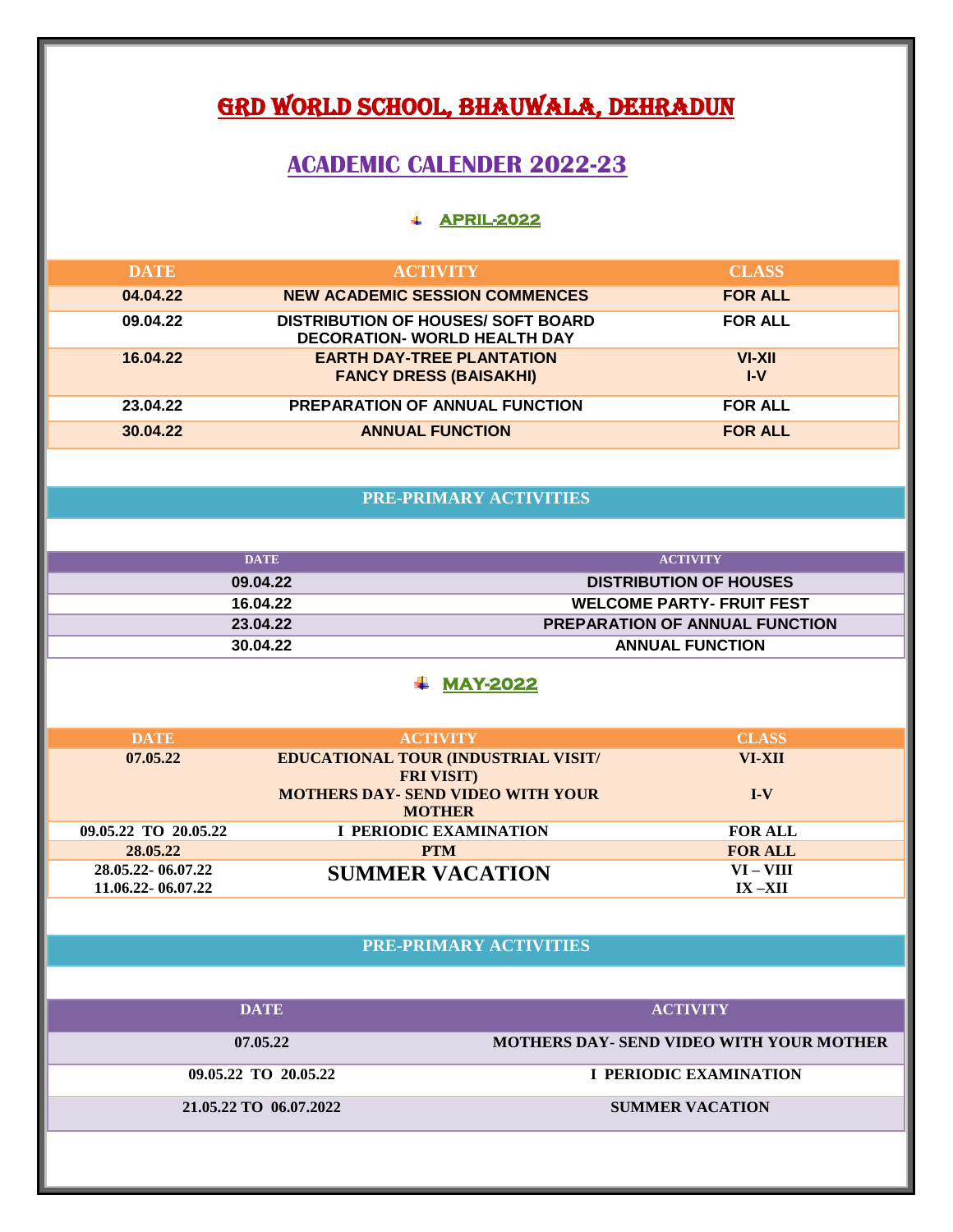## **JULY-2022**

| <b>DATE</b>          | <b>ACTIVITY</b>                          | <b>CLASS</b>       |
|----------------------|------------------------------------------|--------------------|
| 09.07.22             | <b>HARIYALI UTSAV- PROCESSION RALLY</b>  | $VI - XII$         |
|                      | <b>HARIYALI UTSAV + GREEN DAY (SALAD</b> | $I - V$            |
|                      | <b>MAKING</b> )                          |                    |
| 15.07.22             | <b>SOCIAL SCIENCE EXHIBITION</b>         | VI-XII             |
| 16.07.22             | <b>SCIENCE EXHIBITION</b>                | VI-XII             |
|                      | <b>ENVIRONMENTAL SCIENCE- POSTER</b>     | $I-V$              |
|                      | <b>MAKING</b>                            |                    |
| 23.07.22             | <b>INTER HOUSE DEBATE COMPETITION</b>    | VI-XII             |
|                      | (HINDI/ENGLISH)                          |                    |
|                      | <b>POEM RECITATION</b>                   | $I-V$              |
| 25.07.22 TO 30.07.22 | <b>I-PERIODIC EXAMINATION</b>            | <b>XI ONLY</b>     |
| 25.07.22 TO 30.07.22 | <b>YOGA WEEK</b>                         | <b>I-X AND XII</b> |
|                      |                                          |                    |

# **PRE-PRIMARY ACTIVITIES**

| <b>DATE</b>          | <b>ACTIVITY</b>                           |
|----------------------|-------------------------------------------|
| 09.07.22             | HARIYALI UTSAV + GREEN DAY (SALAD MAKING) |
| 16.07.22             | <b>CLAY MOULDING COMPETITION</b>          |
| 23.07.22             | <b>MOVIE (JUNGLE BOOK)</b>                |
| 25.07.22 TO 30.07.22 | YOGA WEEK                                 |

## **AUGUST 2022**

| <b>DATE</b>         | <b>ACTIVITY</b>                         | <b>CLASS</b>   |
|---------------------|-----------------------------------------|----------------|
| 06.08.22            | <b>ENGLISH+HINDI HANDWRITING</b>        | VI-XII         |
|                     | <b>RAKHI MAKING COMPETITION</b>         | $I-V$          |
|                     | PREPARATION OF INDEPENDENCE DAY         | <b>FOR ALL</b> |
| 13.08.22            | <b>SOFT BOARD DECORATION</b>            |                |
| 15.08.22            | <b>INDEPENDENCE DAY CELEBRATION</b>     | <b>FOR ALL</b> |
| 17.08.22            | <b>JANMASHTAMI CELEBRATION (JHANKI)</b> | $I-V$          |
| 20.08.22            | <b>INTER HOUSE SPORTS COMPETITION</b>   | <b>FOR ALL</b> |
| 25.08.22 - 01.09.22 | 2 <sup>ND</sup> PERIODIC EXAMINATION    | <b>FOR ALL</b> |

## **PRE-PRIMARY ACTIVITIES**

| <b>DATE</b> | <b>ACTIVITY</b>                     |
|-------------|-------------------------------------|
| 6.08.22     | <b>RAKHI MAKING COMPETITION</b>     |
|             | <b>INDEPENDENCE DAY</b>             |
| 13.08.22    | (REHEARSALS)                        |
| 15.08.22    | <b>INDEPENDENCE DAY CELEBRATION</b> |
| 17.08.22    | <b>JANMASHTAMI CELEBRATION</b>      |
|             |                                     |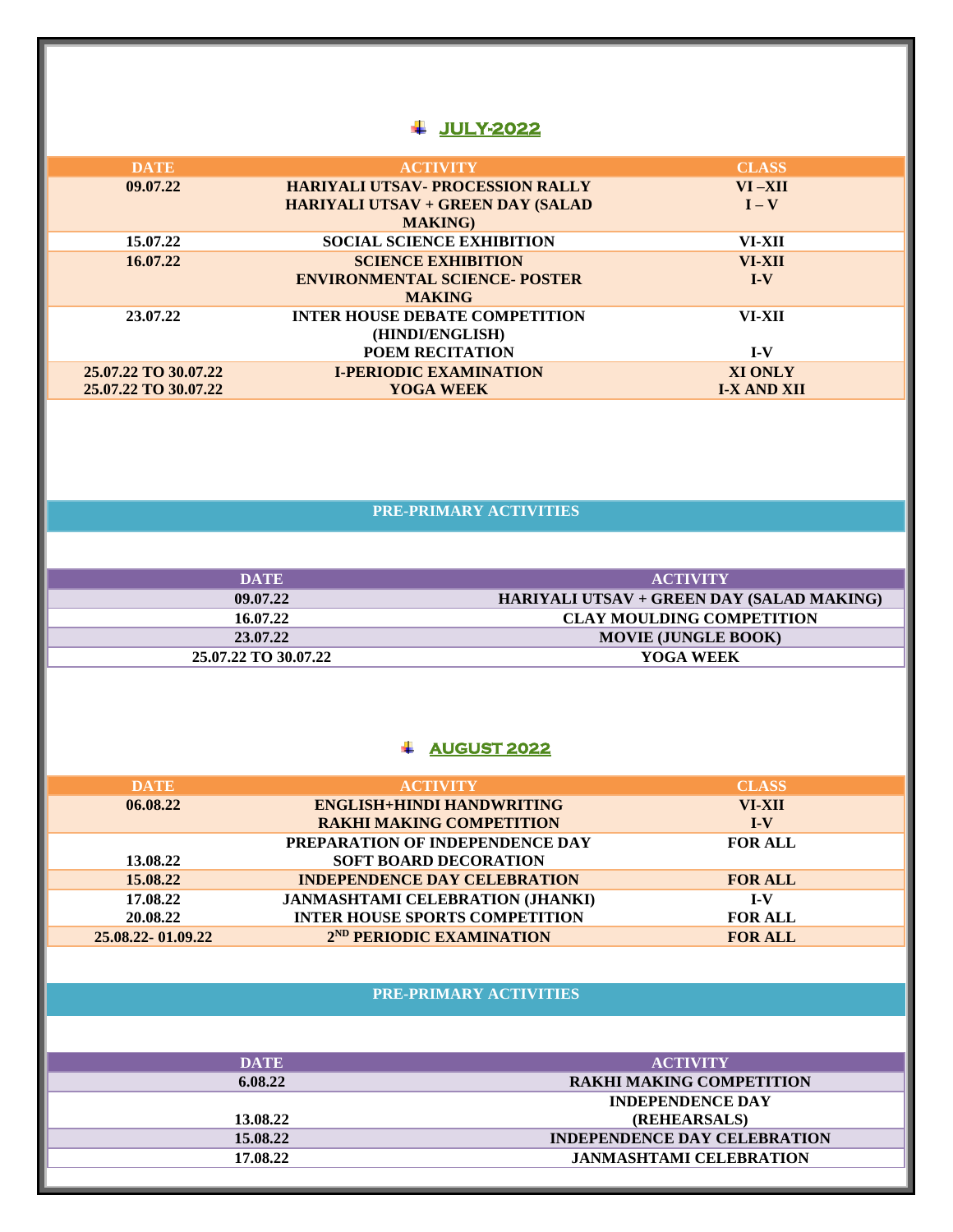**25.08.22- 1.09.22 2**

# **2<sup>ND</sup> PERIODIC EXAMINATION**

## **SEPTEMBER 2022**

| <b>DATE</b>          | <b>ACTIVITY</b>                           | <b>CLASS</b>   |
|----------------------|-------------------------------------------|----------------|
| 03.09.22             | <b>SANSKRIT DIWAS CELEBRATION</b>         | VI-XII         |
|                      | <b>CARD MAKING COMPETITION (TEACHERS)</b> | $I-V$          |
|                      | DAY                                       |                |
| 05.09.22             | <b>TEACHERS DAY CELEBRATION</b>           | <b>FOR ALL</b> |
| 07.09.22 TO 14.09.22 | <b>HINDI PAKHWADA</b>                     | <b>FOR ALL</b> |
| 10.09.22             | <b>PTM</b>                                | <b>FOR ALL</b> |
| 17.09.22             | <b>INTER HOUSE SPORTS COMPETITION</b>     | <b>FOR ALL</b> |
| 24.09.22             | <b>QUIZ COMPETITION</b>                   | <b>FOR ALL</b> |
|                      |                                           |                |

**PRE-PRIMARY ACTIVITIES**

| <b>DATE</b>          | <b>ACTIVITY</b>                               |
|----------------------|-----------------------------------------------|
| 03.09.22             | <b>CARD MAKING COMPETITION (TEACHERS DAY)</b> |
| 05.09.22             | <b>TEACHERS DAY CELEBRATION</b>               |
| 07.09.22 TO 14.09.22 | <b>HINDI PAKHWADA</b>                         |
| 10.09.22             | <b>PTM</b>                                    |
| 17.09.22             | <b>QUIZ- SCIENCE &amp; ENVIRONMENT</b>        |
| 24.09.22             | <b>MOVIE</b>                                  |

### **OCTOBER 2022**

| <b>DATE</b>          | <b>ACTIVITY</b>                             | <b>CLASS</b>   |
|----------------------|---------------------------------------------|----------------|
| 01.10.22             | <b>GANDHI JAYANTI CELEBRATION</b>           | <b>FOR ALL</b> |
| 10.10.22 TO 22.10.22 | <b>HALF YEARLY EXAMINATION / TERM I AND</b> | <b>FOR ALL</b> |
|                      | PREBOARD EXAMINATION                        |                |
| 29.10.22             | <b>BOARD DECORATION COMPETITION</b>         | VI-XII         |
|                      |                                             |                |

### **PRE-PRIMARY ACTIVITIES**

| DATE                 | <b>ACTIVITY</b>                   |
|----------------------|-----------------------------------|
| 2.10.22              | <b>GANDHI JAYANTI CELEBRATION</b> |
| 10.10.22 TO 22.10.22 | <b>HALF YEARLY EXAMINATION</b>    |
| 29.10.22             | <b>MOVIE</b>                      |

## **NOVEMBER 2022**

| DATE     | <b>ACTIVITY</b>                  | <b>CLASS</b>   |
|----------|----------------------------------|----------------|
| 05.11.22 | <b>PTM</b>                       | <b>FOR ALL</b> |
| 12.11.22 | YOUTH PARLIAMENT(FOR ALL)        | VIII-XII       |
| 14.11.22 | <b>CHILDRENS DAY CELEBRATION</b> | <b>FOR ALL</b> |
| 19.11.22 | <b>ANNUAL SPORTS DAY</b>         | <b>FOR ALL</b> |
|          |                                  |                |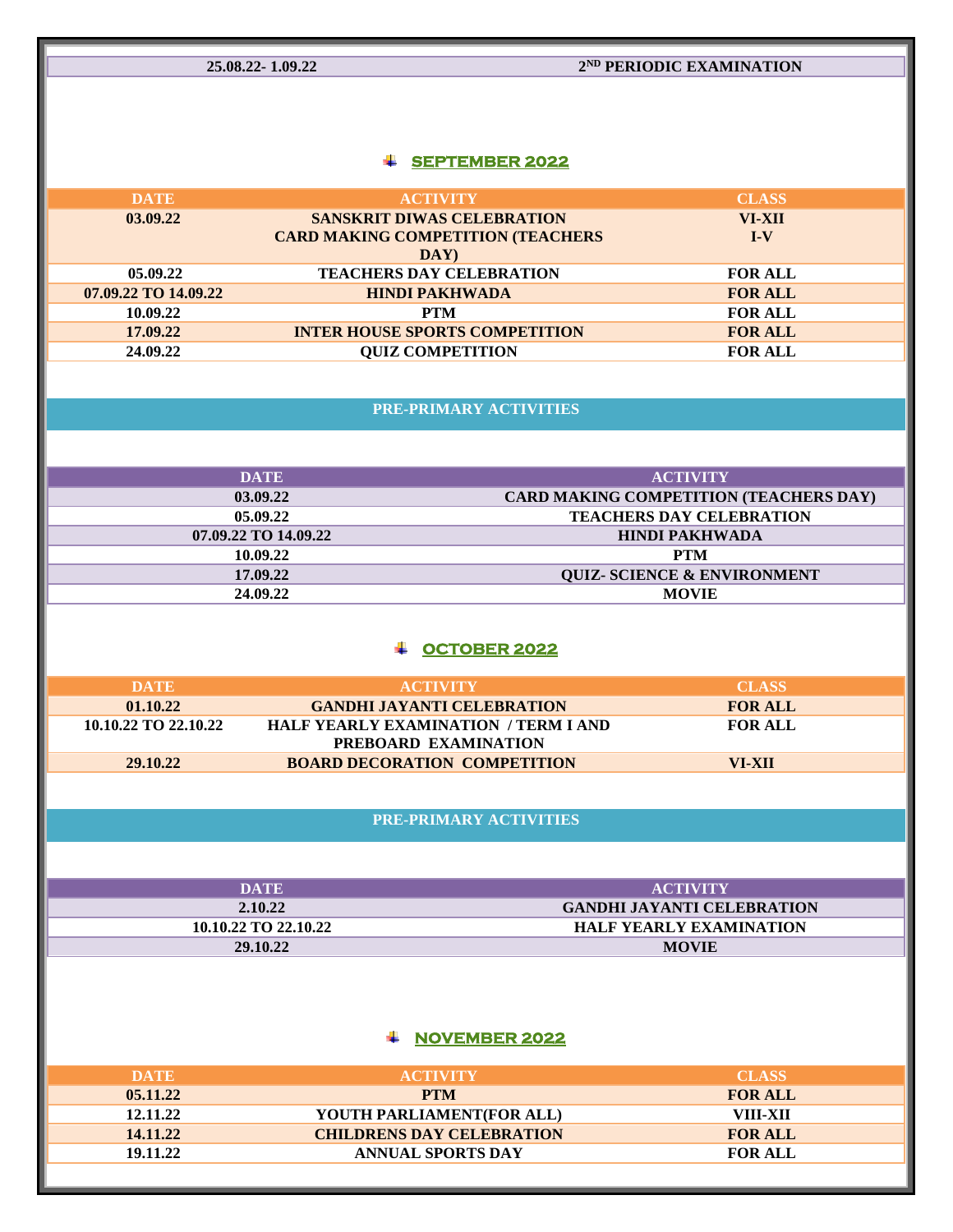**26.11.22 PICNIC FOR ALL**

#### **PRE-PRIMARY ACTIVITIES**

| <b>DATE</b> | <b>ACTIVITY</b>                   |
|-------------|-----------------------------------|
| 05.11.22    | <b>PTM</b>                        |
| 12.11.22    | <b>CLASS PARTY</b>                |
| 14.11.22    | <b>CHILDREN'S DAY CELEBRATION</b> |
| 19.11.22    | <b>ANNUAL SPORTS DAY</b>          |
| 26.11.22    | <b>PICNIC</b>                     |

## **DECEMBER 2022**

| <b>DATE</b> | <b>ACTIVITY</b>              | <b>CLASS</b>   |
|-------------|------------------------------|----------------|
| 3.12.22     | <b>COOKING WITHOUT FIRE</b>  | <b>FOR ALL</b> |
| 10.12.22    | SOFT BOARD DECORATION- HUMAN | <b>FOR ALL</b> |
|             | <b>RIGHTS DAY</b>            |                |
| 17.12.22    | <b>INTER-HOUSE MATH QUIZ</b> | <b>FOR ALL</b> |
| 24.12.22    | <b>CHRISTMAS CELEBRATION</b> | <b>FOR ALL</b> |
|             |                              |                |

## **PRE-PRIMARY ACTIVITIES**

| <b>DATE</b>          | <b>ACTIVITY</b>                |
|----------------------|--------------------------------|
| 03.12.22             | <b>SPECIAL LUNCH</b>           |
| 10.12.22             | <b>CALLIGRAPHY COMPETITION</b> |
| 17.12.22             | <b>RECOGNITION OF COLOURS</b>  |
| 24.12.22             | <b>CHRISTMAS CELEBRATION</b>   |
| 25.12.22 TO 10.01.23 | <b>WINTER BREAK</b>            |

# **JANUARY 2023**

| <b>DATE</b>         | <b>ACTIVITY</b>                 | <b>CLASS</b>   |
|---------------------|---------------------------------|----------------|
| 1.01.23 TO 10.01.23 | <b>WINTER BREAK</b>             | VI TO XII      |
| 13.01.23            | <b>KITE FESTIVAL</b>            | <b>FOR ALL</b> |
| 14.01.23            | <b>REPUBLIC DAY REHEARSALS</b>  | <b>FOR ALL</b> |
| 17.01.23 TO 25.1.23 | <b>III PERIODIC EXAMINATION</b> | <b>FOR ALL</b> |
| 26.01.23            | <b>REPUBLIC DAY CELEBRATION</b> | <b>FOR ALL</b> |
| 28.01.23            | <b>EXTEMPORE</b>                | <b>FOR ALL</b> |

## **PRE-PRIMARY ACTIVITIES**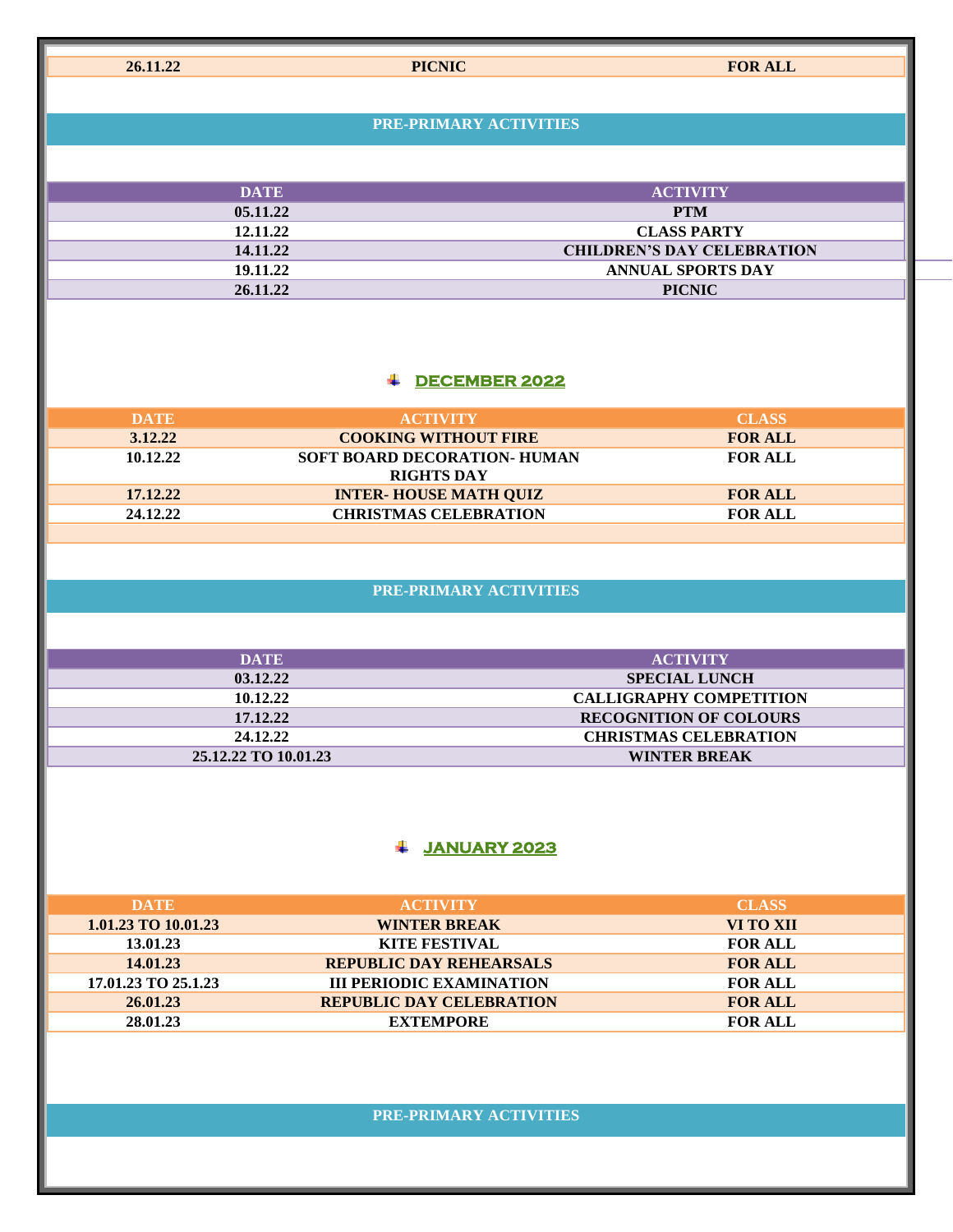| <b>DATE</b>                       |                                                     | <b>ACTIVITY</b>                              |  |
|-----------------------------------|-----------------------------------------------------|----------------------------------------------|--|
| 08.01.23                          |                                                     | <b>KITE MAKING</b>                           |  |
| 14.01.23                          |                                                     | <b>FRUIT DAY</b>                             |  |
| 17.01.23 TO 25.1.23               |                                                     | <b>III PERIODIC EXAMINATION</b>              |  |
| 26.01.23                          |                                                     | <b>REPUBLIC DAY CELEBRATION</b>              |  |
| 28.01.23                          |                                                     | <b>MOVIE</b>                                 |  |
|                                   |                                                     |                                              |  |
|                                   |                                                     |                                              |  |
|                                   |                                                     |                                              |  |
|                                   |                                                     |                                              |  |
|                                   | <b>FEBRUARY 2023</b><br>₩.                          |                                              |  |
|                                   |                                                     |                                              |  |
| <b>DATE</b>                       | <b>ACTIVITY</b>                                     | <b>CLASS</b>                                 |  |
| 04.02.23                          | <b>PTM</b>                                          | <b>FOR ALL</b>                               |  |
| 11.02.23                          | <b>DISPLAY BOARD DECORATION</b>                     | <b>FOR ALL</b>                               |  |
| <b>24.02.23 TO MID MARCH</b>      | <b>ANNUAL/TERM 2 EXAMINATION</b>                    | <b>FOR ALL</b>                               |  |
|                                   |                                                     |                                              |  |
|                                   |                                                     |                                              |  |
|                                   | <b>PRE-PRIMARY ACTIVITIES</b>                       |                                              |  |
|                                   |                                                     |                                              |  |
|                                   |                                                     |                                              |  |
| <b>DATE</b>                       |                                                     | <b>ACTIVITY</b>                              |  |
| 04.02.23                          |                                                     | <b>PTM</b>                                   |  |
|                                   |                                                     | <b>DRAWING COMPETITION</b>                   |  |
| 11.02.23<br>24.02.23 TO MID MARCH |                                                     | <b>ANNUAL EXAMINATION</b>                    |  |
|                                   |                                                     |                                              |  |
|                                   |                                                     |                                              |  |
|                                   |                                                     |                                              |  |
|                                   |                                                     |                                              |  |
|                                   | <b>MARCH 2023</b>                                   |                                              |  |
|                                   |                                                     |                                              |  |
|                                   |                                                     |                                              |  |
|                                   | <b>FINAL EXAMINATION</b>                            |                                              |  |
|                                   |                                                     |                                              |  |
|                                   |                                                     |                                              |  |
|                                   |                                                     |                                              |  |
|                                   |                                                     |                                              |  |
|                                   |                                                     |                                              |  |
|                                   | <b>TENTATIVE DATES OF PRE-BOARD FOR X &amp; XII</b> |                                              |  |
| <b>PRE-BOARD I</b>                |                                                     | <b>OCTOBER THIRD WEEK</b>                    |  |
|                                   |                                                     |                                              |  |
| <b>PRE-BOARD II</b>               |                                                     |                                              |  |
|                                   | <b>FEBRUARY SECOND WEEK</b>                         |                                              |  |
| <b>PRE-BOARD III</b>              |                                                     | <b>FEBRUARY LAST WEEK</b>                    |  |
|                                   |                                                     |                                              |  |
|                                   |                                                     |                                              |  |
|                                   | <b>INTER HOUSE SPORTS EVENTS</b>                    |                                              |  |
|                                   |                                                     |                                              |  |
| <b>AUGUST THIRD WEEK:</b>         |                                                     | FOOTBALL, CRICKET, VOLLEY BALL, BASKET BALL, |  |
|                                   |                                                     | <b>BADMINTON</b>                             |  |
| <b>NOVEMBER THIRD WEEK:</b>       |                                                     | <b>ANNUAL SPORTS MEET</b>                    |  |
|                                   |                                                     |                                              |  |
|                                   |                                                     |                                              |  |
| <b>LIST OF HOLIDAYS</b>           |                                                     |                                              |  |
|                                   |                                                     |                                              |  |
| <b>DATE</b>                       |                                                     | <b>HOLIDAYS</b>                              |  |
| 10.04.2022                        |                                                     | <b>RAM NAVAMI</b>                            |  |
| 14.04.2022                        |                                                     | DR. AMBEDKAR JAYANTI                         |  |
|                                   |                                                     |                                              |  |